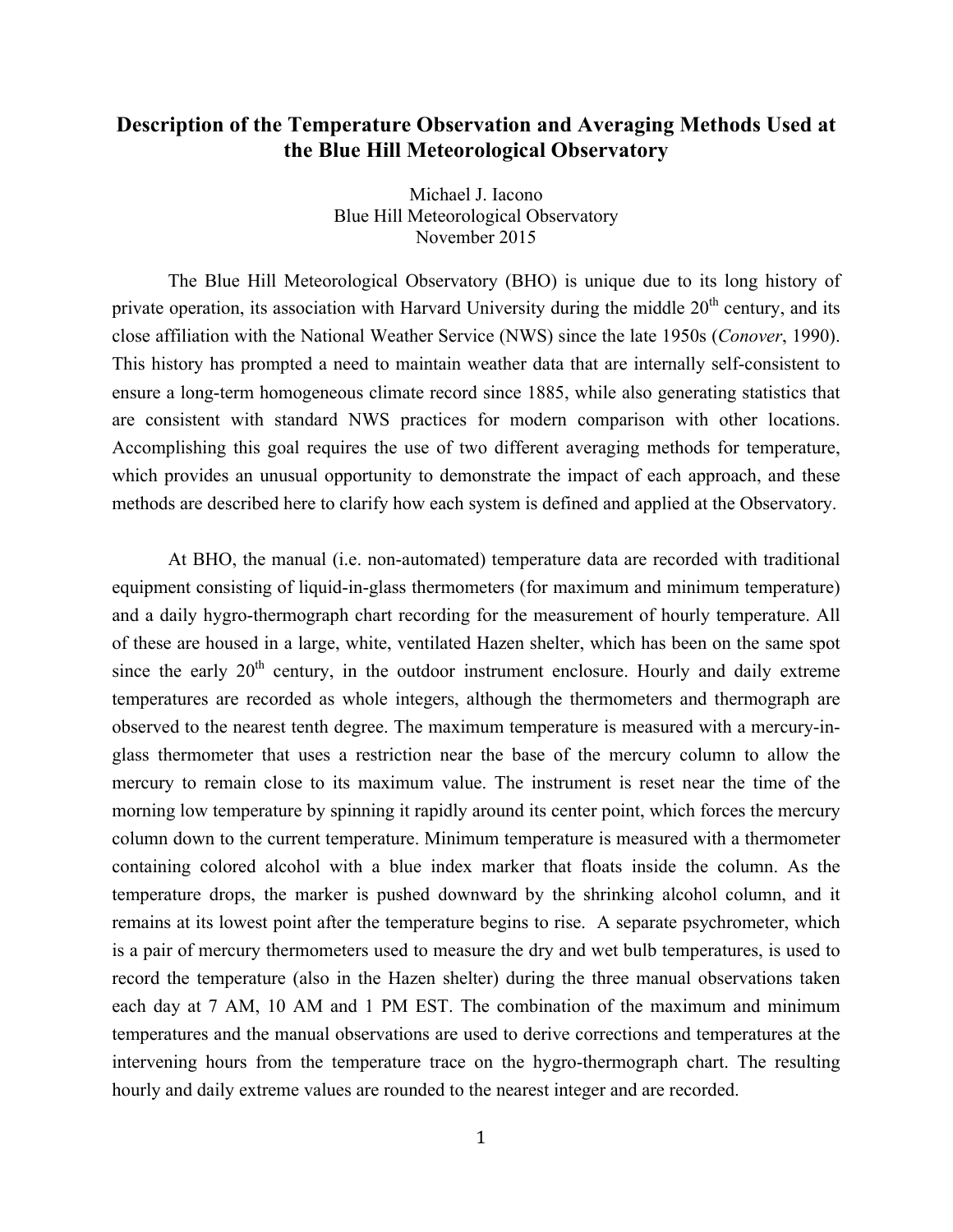To determine the daily average, the current NWS practice is to generate a mean based on the average of the daily maximum and minimum. This method is used because these two values are the quantities that have been measured at the largest number of locations for the longest time. However, this type of mean is impacted by a number of biases. A positive bias results since the average of two integers has a remainder of either 0.0 or 0.5, and the latter is always rounded upward to the nearest integer while the former requires no rounding. This upward bias is minimized when generating a monthly average, since the current NWS method is to derive the monthly average as the mean of the average daily maximum and average daily minimum temperatures rather than the average of the daily mean temperatures. However, the highest and lowest temperatures each day or their average do no necessarily represent the actual distribution of temperature throughout a 24-hour period, and this introduces additional bias relative to the mean that would be derived from the average of 24 hourly values. A related bias is introduced by the period selected to define the maximum and minimum temperature, which is not necessarily the end of a calendar day and is known as the time of observation bias. A thorough analysis of these biases is beyond the scope of this report, though each can contribute discrepancies on the order of tenths of a degree or more (*Janis*, 2002; *Vose, et al.*, 2003). At the Observatory, for much of the earliest decades and into the 1950s, the time of observation for the purposes of recording extreme temperatures was either 7 PM or 8 PM EST. Since the late 1950s the time of observation has been 7 AM EST, though daily temperature extremes (taken from the continuous chart recording) and means (using the NWS method) are established for each calendar day ending at midnight EST.

For the purpose of deriving the most consistent and continuous monthly and annual mean temperature throughout the period of record, many of the biases listed above are avoided by utilizing a more accurate averaging method that uses hourly temperature data. In the mid- $20<sup>th</sup>$ century, is was determined by BHO staff that the average of four temperatures per day (at 2 AM, 8 AM, 2 PM and 8 PM) provides a mean, known as the '2828' method, that is often very close to the mean that results from averaging all 24 hourly values over the course of an entire month or year. The 2828 average is what is reported by BHO as the 24-hour corrected (or adjusted) mean temperature, and averages using this method are the ones used internally for graphical and statistical analysis of monthly, seasonal, and annual mean temperature trends. Although 24 hourly temperatures are available for BHO each day back to the 1950s, these were not derived as a matter of course in earlier decades. However, manual observations for each day are available at or close to the hours needed to generate the 2828 mean. Monthly mean temperatures using the 2828 method were derived for the entire period of record (POR) in the mid- $20<sup>th</sup>$  century to ensure long-term consistency in temperature averaging, and this method continues in use today.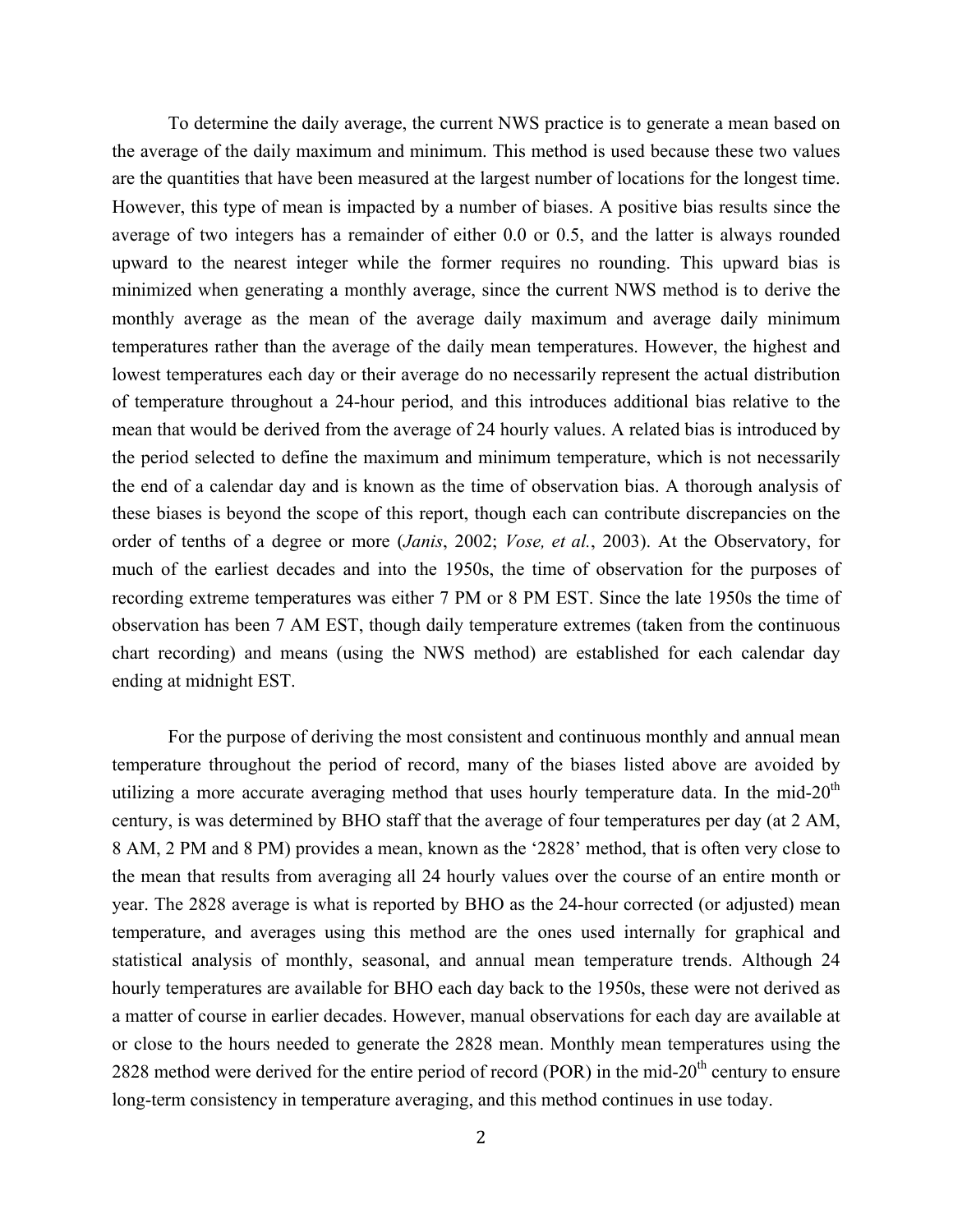An illustration of the impact of the 2828, 24-hour, and NWS averaging methods on January, July and annual mean temperatures over the last 15 years is shown in Table 1. For all three periods, the 24-hour and 2828 methods agree to within 0.2 degree F or less in any year and 0.1 degree F or less in the mean over all 15 years. In contrast, the difference between the NWS and 2828 methods is as much as +1.3 degree F in any year and +0.9 degree F in the mean over all 15 years. The bias in the NWS mean relative to the 2828 method is noticeably larger in July than in January, with an average difference of about +0.6 degree F in the annual mean. A possible explanation for the discrepancy in magnitude of this bias between the warm and cold months is that the stronger sun in summer is more likely than in winter to cause brief upward spikes in the extreme maximum temperature (and thus impact the NWS method), which are less representative of the diurnal temperature cycle captured by the other averaging methods.

| <b>BHO Temperature Average Comparison (degree F)</b> |      |         |            |      |         |            |      |         |            |  |  |  |
|------------------------------------------------------|------|---------|------------|------|---------|------------|------|---------|------------|--|--|--|
|                                                      | Jan  | Jan     | Jan        | Jul  | Jul     | Jul        | Ann  | Ann     | Ann        |  |  |  |
| Year                                                 | 2828 | $24-hr$ | <b>NWS</b> | 2828 | $24-hr$ | <b>NWS</b> | 2828 | $24-hr$ | <b>NWS</b> |  |  |  |
| 2000                                                 | 24.7 | 24.7    | 24.9       | 67.3 | 67.4    | 67.9       | 48.1 | 48.1    | 48.7       |  |  |  |
| 2001                                                 | 27.1 | 27.1    | 27.3       | 67.6 | 67.5    | 68.3       | 50.2 | 50.2    | 50.8       |  |  |  |
| 2002                                                 | 33.5 | 33.5    | 34.5       | 71.5 | 71.5    | 72.1       | 49.9 | 50.0    | 50.5       |  |  |  |
| 2003                                                 | 20.6 | 20.6    | 20.6       | 71.7 | 71.6    | 72.7       | 47.6 | 47.6    | 48.2       |  |  |  |
| 2004                                                 | 17.2 | 17.2    | 17.0       | 68.6 | 68.6    | 69.5       | 47.9 | 47.9    | 48.5       |  |  |  |
| 2005                                                 | 23.8 | 23.8    | 24.0       | 71.0 | 71.1    | 71.8       | 48.9 | 48.9    | 49.5       |  |  |  |
| 2006                                                 | 33.9 | 34.0    | 34.2       | 73.1 | 73.3    | 74.2       | 50.6 | 50.6    | 51.3       |  |  |  |
| 2007                                                 | 30.3 | 30.3    | 30.3       | 70.6 | 70.5    | 71.9       | 49.0 | 49.0    | 49.7       |  |  |  |
| 2008                                                 | 30.2 | 30.2    | 30.3       | 72.8 | 72.9    | 74.1       | 49.4 | 49.4    | 50.0       |  |  |  |
| 2009                                                 | 21.8 | 22.0    | 21.9       | 67.6 | 67.6    | 68.5       | 48.4 | 48.4    | 48.8       |  |  |  |
| 2010                                                 | 26.4 | 26.4    | 26.7       | 75.1 | 75.0    | 76.2       | 51.0 | 51.0    | 51.6       |  |  |  |
| 2011                                                 | 24.4 | 24.4    | 24.5       | 74.0 | 74.0    | 74.2       | 50.4 | 50.4    | 50.9       |  |  |  |
| 2012                                                 | 31.2 | 31.3    | 31.6       | 73.2 | 72.9    | 74.0       | 51.7 | 51.7    | 52.4       |  |  |  |
| 2013                                                 | 29.5 | 29.5    | 29.3       | 74.1 | 74.0    | 75.1       | 49.5 | 49.4    | 50.0       |  |  |  |
| 2014                                                 | 24.8 | 24.9    | 25.0       | 72.0 | 71.8    | 72.2       | 49.0 | 48.9    | 49.3       |  |  |  |
| Mean                                                 | 26.6 | 26.7    | 26.8       | 71.3 | 71.3    | 72.2       | 49.4 | 49.4    | 50.0       |  |  |  |

**Table 1.** January, July and annual mean temperatures derived using the three different averaging methods described in the text over the last 15 years.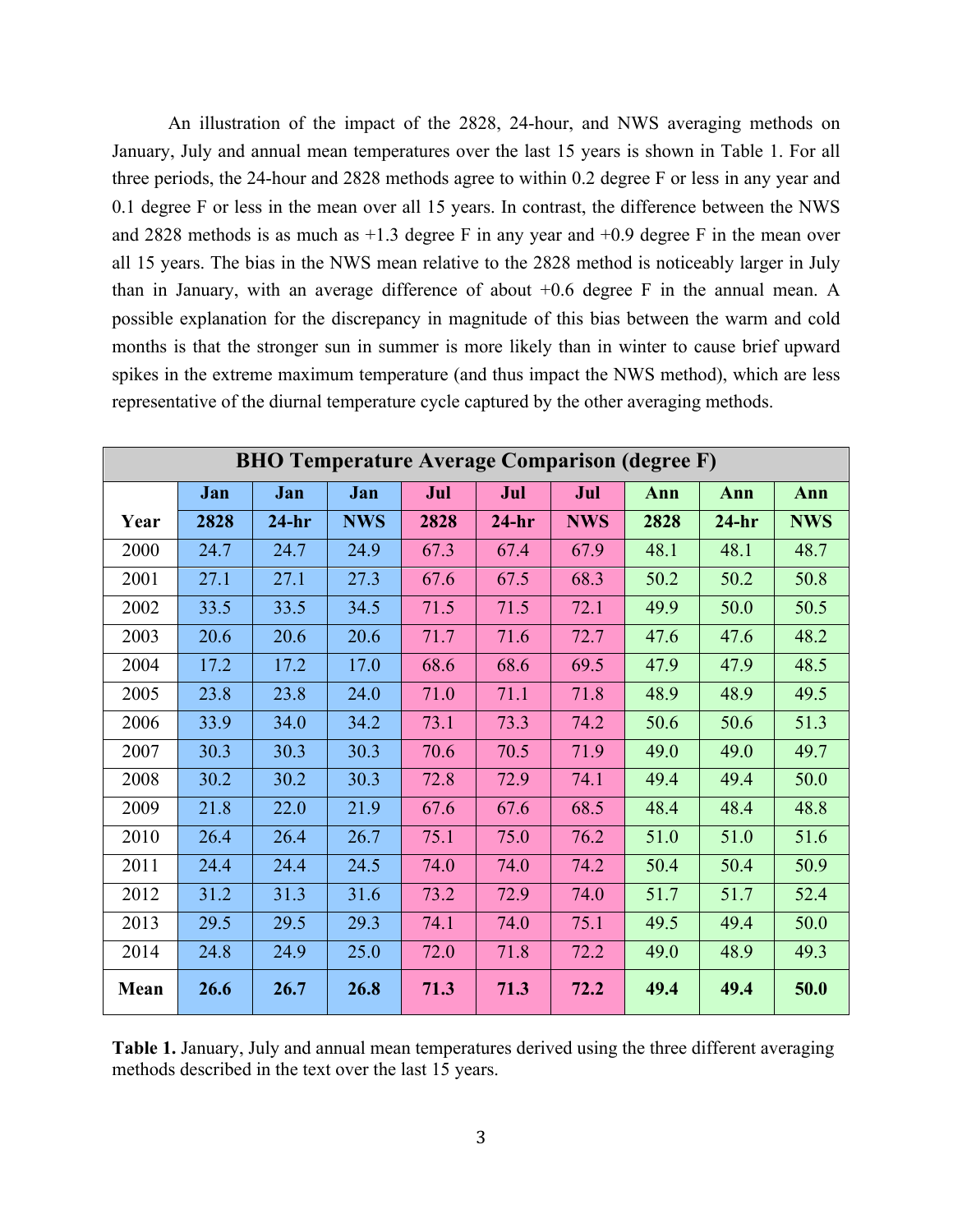The impact of the time of observation bias on BHO mean temperatures using the NWS method is illustrated in Table 2, which compares the mean temperatures for January and July for the last fifteen years using different observing intervals. In one case, monthly NWS means are derived from daily maximum and minimum temperatures recorded over a 24-hour period ending at midnight EST, and these data (in columns marked 'NWS 12A-12A') are the same as the columns for January and July marked 'NWS' in Table 1. In the other case, monthly NWS mean temperatures are derived from daily maxima and minima that were observed during a 24-hour period ending at 7 PM EST. The pattern that emerges is that the 7 PM time of observation results in a consistently warmer monthly mean than the 12 AM time of observation with a mean difference of about +0.9 degrees F in January and +0.3 degrees F in July. Due to the strong variability of winter weather, temperature extremes in January are much more likely to occur at times other than the typical times of day (i.e. early morning minimum and afternoon maximum), and this results in a greater time of observation impact in that month than in July.

| <b>BHO Time of Observation Impact on Average Temperature</b> |                       |                         |                   |                       |                       |                   |  |  |  |  |  |
|--------------------------------------------------------------|-----------------------|-------------------------|-------------------|-----------------------|-----------------------|-------------------|--|--|--|--|--|
|                                                              | Jan                   | Jan                     | Jan               | Jul                   | Jul                   | Jul               |  |  |  |  |  |
| Year                                                         | <b>NWS</b><br>$7P-7P$ | <b>NWS</b><br>$12A-12A$ | <b>Difference</b> | <b>NWS</b><br>$7P-7P$ | <b>NWS</b><br>12A-12A | <b>Difference</b> |  |  |  |  |  |
| 2000                                                         | 26.3                  | 24.9                    | $+1.4$            | 68.2                  | 67.9                  | $+0.3$            |  |  |  |  |  |
| 2001                                                         | 28.0                  | 27.3                    | $+0.7$            | 68.9                  | 68.3                  | $+0.6$            |  |  |  |  |  |
| 2002                                                         | 34.7                  | 34.5                    | $+0.2$            | 72.7                  | 72.2                  | $+0.5$            |  |  |  |  |  |
| 2003                                                         | 21.3                  | 20.6                    | $+0.7$            | 72.9                  | 72.7                  | $+0.2$            |  |  |  |  |  |
| 2004                                                         | 18.6                  | 17.0                    | $+1.6$            | 69.7                  | 69.5                  | $+0.2$            |  |  |  |  |  |
| 2005                                                         | 24.8                  | 24.0                    | $+0.8$            | 72.5                  | 71.8                  | $+0.7$            |  |  |  |  |  |
| 2006                                                         | 35.0                  | 34.2                    | $+0.8$            | 74.5                  | 74.2                  | $+0.3$            |  |  |  |  |  |
| 2007                                                         | 31.5                  | 30.3                    | $+1.2$            | 72.3                  | 71.9                  | $+0.4$            |  |  |  |  |  |
| 2008                                                         | 31.2                  | 30.3                    | $+0.9$            | 74.3                  | 74.1                  | $+0.2$            |  |  |  |  |  |
| 2009                                                         | 22.6                  | 21.9                    | $+0.7$            | 68.7                  | 68.5                  | $+0.2$            |  |  |  |  |  |
| 2010                                                         | 27.5                  | 26.7                    | $+0.8$            | 76.4                  | 76.2                  | $+0.2$            |  |  |  |  |  |
| 2011                                                         | 25.4                  | 24.6                    | $+0.8$            | 74.4                  | 74.2                  | $+0.2$            |  |  |  |  |  |
| 2012                                                         | 32.2                  | 31.6                    | $+0.6$            | 74.4                  | 74.0                  | $+0.4$            |  |  |  |  |  |
| 2013                                                         | 30.1                  | 29.3                    | $+0.8$            | 75.5                  | 75.1                  | $+0.4$            |  |  |  |  |  |
| 2014                                                         | 25.8                  | 25.0                    | $+0.8$            | 72.6                  | 72.2                  | $+0.4$            |  |  |  |  |  |
| Mean                                                         | 27.7                  | 26.8                    | $+0.9$            | 72.5                  | 72.2                  | $+0.3$            |  |  |  |  |  |

**Table 2.** January and July mean temperatures derived using the NWS averaging method for an observing day ending at 7 PM EST and ending at 12 AM EST over the last 15 years.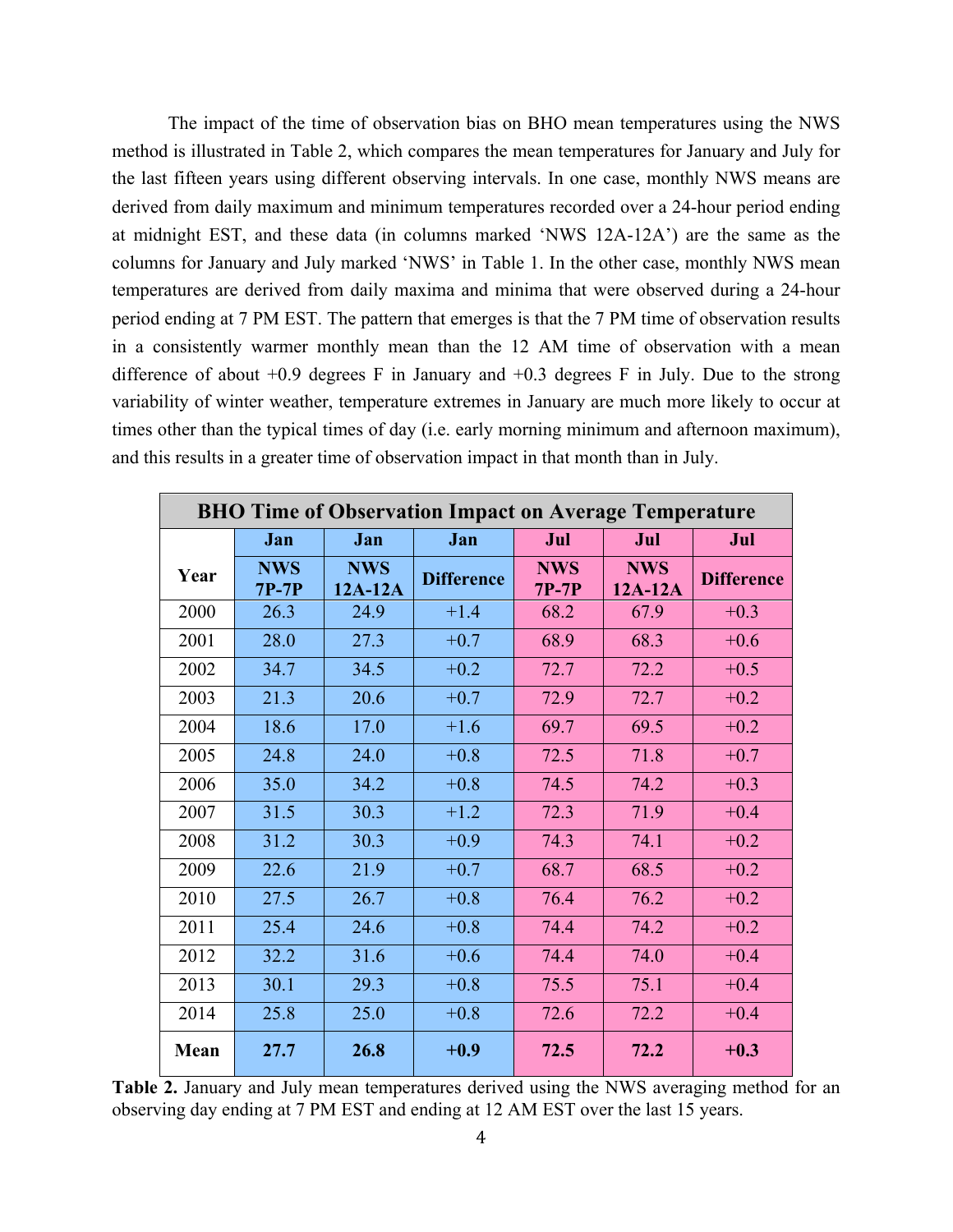

**Figure 1.** BHO annual mean temperatures derived with the 2828 (gray) and NWS (black) averaging methods described in the text over the full period of record, and the 10-year running annual mean temperatures derived with the 2828 (blue) and NWS (red) methods.

The impact of the difference between the 2828 and NWS averaging methods on the longterm annual mean temperature at BHO is shown in Figure 1. Average temperatures for each calendar year derived by dividing the sum of the annual mean maximum and annual mean minimum temperatures by two (the NWS method) are plotted in black in Figure 1, while the mean for each year derived by averaging the monthly mean temperatures calculated using the 2828 method are plotted in gray. The 10-year running means are also shown for the NWS method (in red) and for the 2828 method (in blue). It is immediately apparent that the NWS averaging method provides a higher annual mean temperature throughout the period of record. There is also a suggestion of a slight difference in the upward trend since the late  $19<sup>th</sup>$  century, with a larger difference between the methods in the first half of the POR than in the second half. This is a consequence of the sensitivity of the NWS averaging method (but not the 2828 method) to the bias caused by the time of observation and the fact that at BHO this changed from 7 PM or 8 PM prior to the late 1950s to the midnight to midnight calendar day starting in 1959.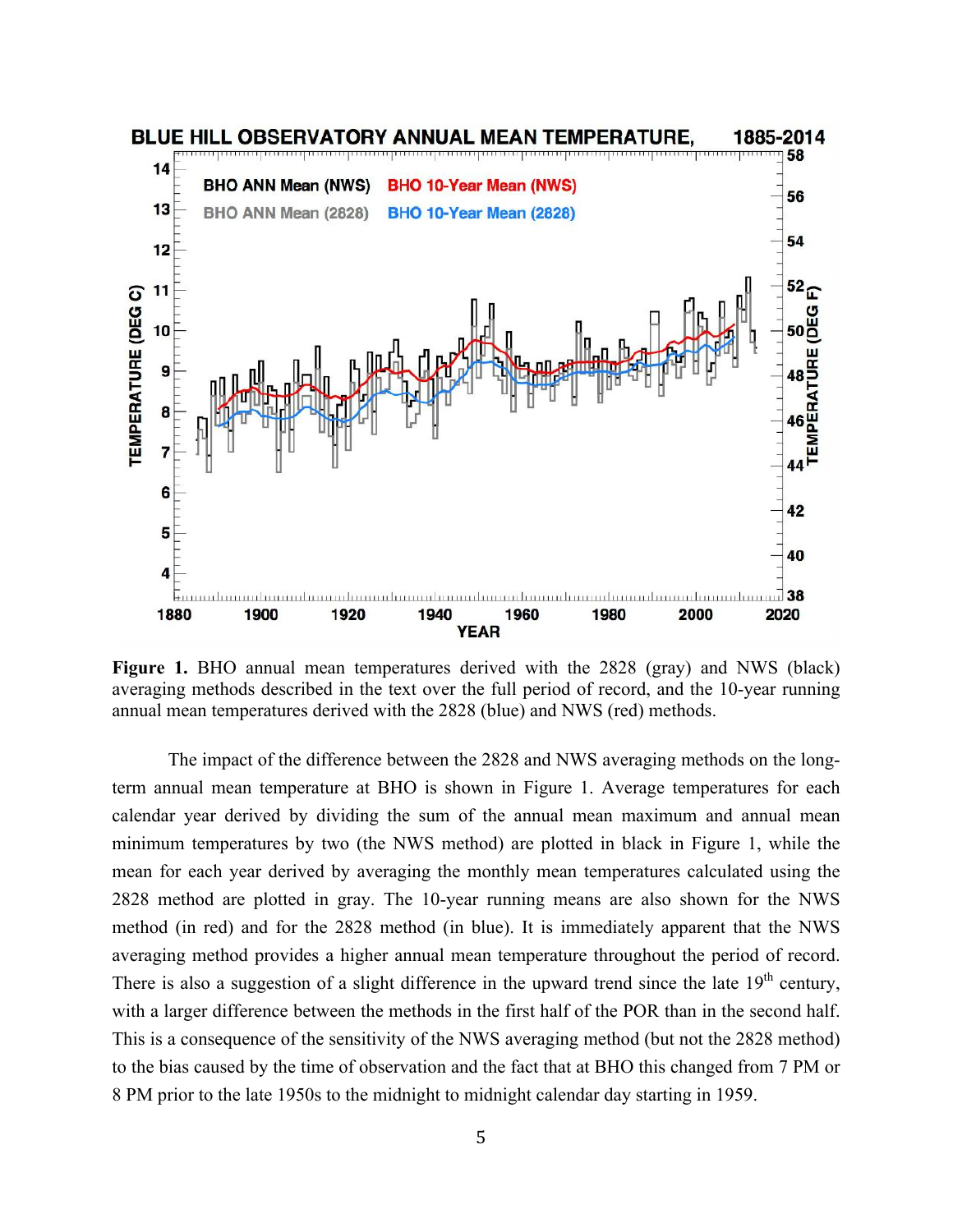

**Figure 2.** BHO June, July, August mean temperatures derived with the 2828 (gray) and NWS (black) averaging methods described in the text over the full period of record, and the 10-year running JJA mean temperatures derived with the 2828 (blue) and NWS (red) methods.

Figure 2 shows the impact of the difference between the 2828 and NWS averaging methods on the long-term June, July and August (JJA) summer mean temperature at BHO. The summer temperature data are plotted identically to the annual data in Figure 1, including the use of a vertical scale of the same magnitude, though with a different range, to highlight the relative differences between annual and summer means. The difference between the two averaging methods, which is most noticeable in the separation between the red and blue 10-year mean curves, is slightly larger in JJA than in the annual means. This observation is consistent with the mean temperatures listed in Table 1 for recent years, which show the greatest disparity between the averaging methods in July. Figure 2 is evidence that this pattern has been persistent throughout the period of record at BHO. The shift to closer agreement between the two methods in the mid-20<sup>th</sup> century is also apparent, due at least in part to the time of observation change. The amount of the shift in the NWS mean in the late 1950s is on the order of 0.5 degree F, which is consistent with the impact of the time of observation bias at this location listed in Table 2.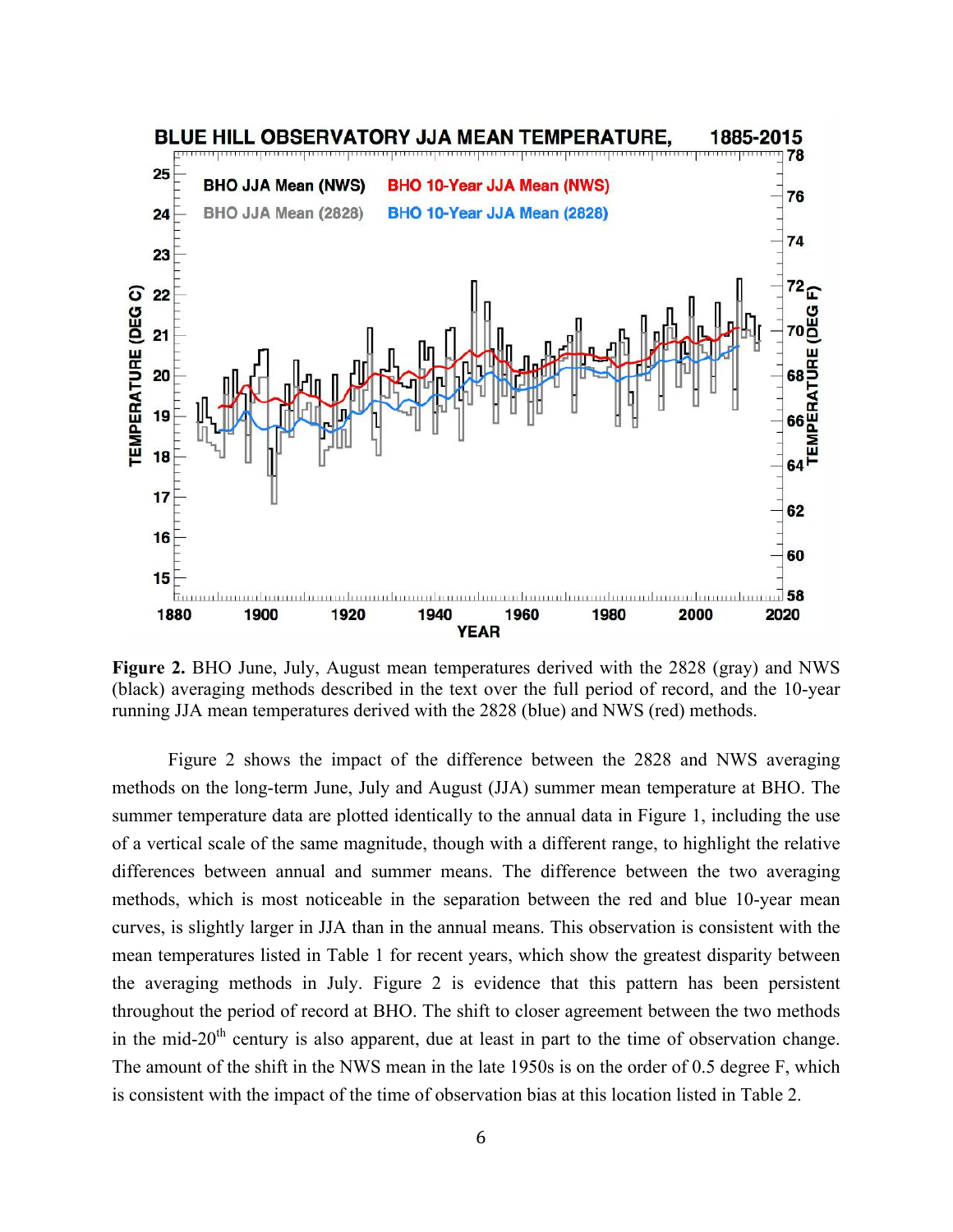

**Figure 3.** BHO December, January, February mean temperatures derived with the 2828 (gray) and NWS (black) averaging methods described in the text over the full period of record, and the 10-year running DJF mean temperatures derived with the 2828 (blue) and NWS (red) methods.

Finally, Figure 3 shows the impact of the difference between the 2828 and NWS averaging methods on the long-term December, January and February (DJF) winter mean temperature at BHO. The winter temperature data are plotted identically to the annual and summer data in the preceding figures to highlight the relative differences among the winter, summer and annual means. There are also noticeable decadal swings in winter that are either muted or missing in summer. The smaller difference between the averaging methods in January seen in Table 1 is also apparent in Figure 3 for the full winter season over the entire period of record, and this closer agreement has persisted throughout the record. This effect is evidence that the maximum and minimum temperatures are more representative of the diurnal temperature cycle in the cold season than they are in the warm season, especially for an observing day ending at midnight. In addition, although an upward trend in winter temperature at BHO is apparent, especially in the latter half of the  $20<sup>th</sup>$  century, it is modulated by a much larger inter-decadal